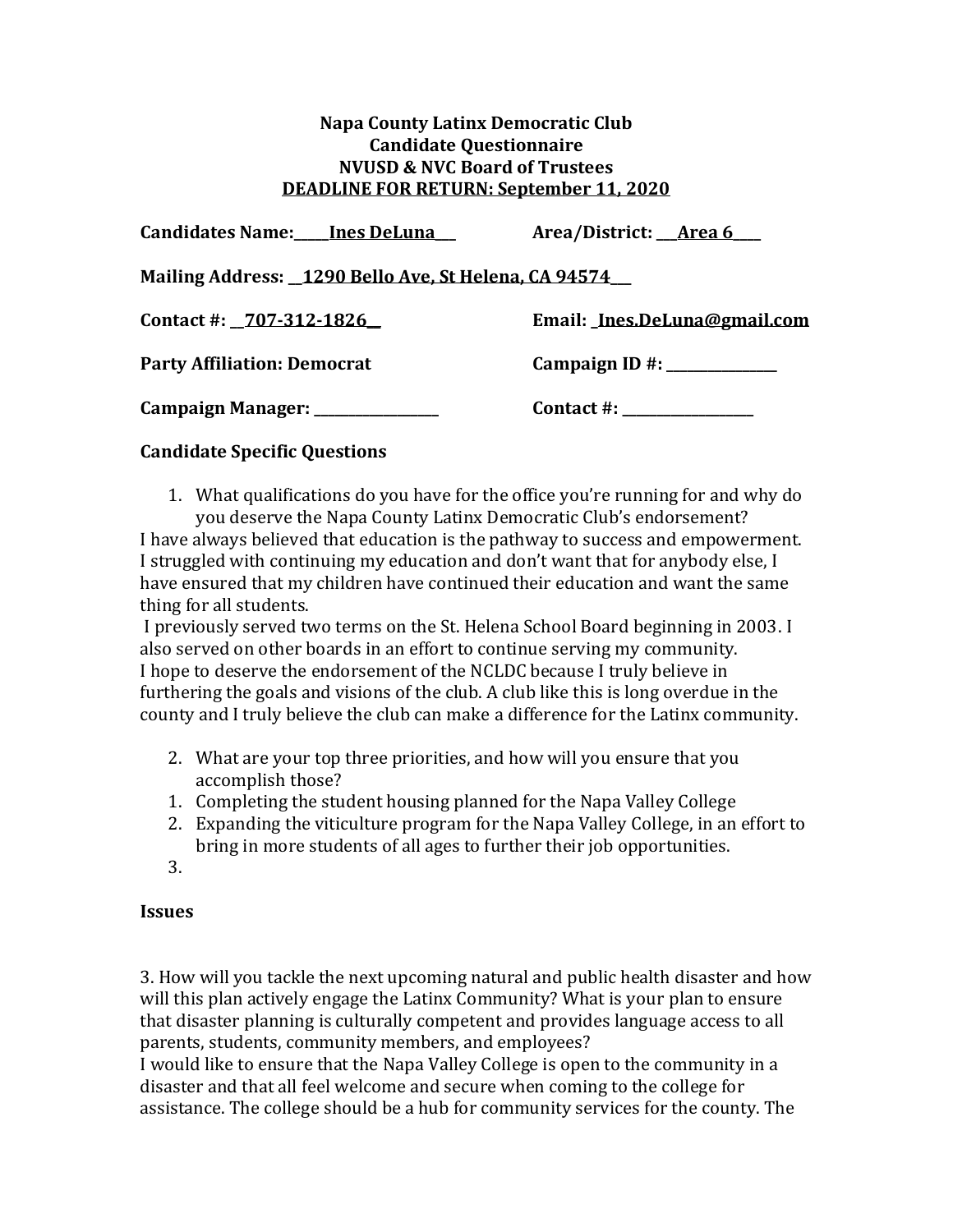up-valley campus should also be opened for shelter and assistance during a time of need.

I would hope to work with all agencies to ensure that communication is sent out to the community in all necessary languages as soon as possible. Our agencies should make it a point to visit hubs of community centers and churches to ensure that the all members of our community feel safe. I would work with the local radio station to be the center of communication for our community in any language.

4. What is your stance on Black Lives Matter? How do you link this movement to the needs of the Latinx community and your constituents?

I feel that the Black and Brown community face the same issues and racial disparities. The systemic racism we face is deeply ingrained, having one or two representatives on boards in each city is NOT enough. We need our voices heard in as many ways as possible. Only with training, openness and willingness by all members of the community to actively make a change will we make a difference.

5. What is your stance on re-appropriating police funding? What does this mean to you in your role and what policies will you pursue to address this call to action? How do you implement restorative justice policies?

I am not sure what I can do directly in my role through the college, but if I can have any influence on the police academy that takes place at the college I would definitely ask that a cultural competency training be required and that officers receive more training and education in general. I do believe that funding needs to be scrutinized for police departments and instead of just adding manpower in our communities we need to add trainings, programs to increase community engagement, more officers of various cultural backgrounds.

As an elected official I feel that I have a special role and responsibility in my community to speak on my own experience and the issues I see my people dealing with every day.

6. Governor Newsome just signed ethnic studies to be part of the CSU curriculum. What would be your approach to ensure that an ethnic study is part of the core curriculum in your jurisdiction?

I would work towards having Ethnic Studies and Social empowerment classes be a requirement for graduation from the community college for any degree.

7. Families of all ranges, including educators, continue leaving our community because it is too expensive for them to live here. Many families are doing long commutes in order to work here, therefore increasing their carbon footprint, missing on important family time, and much more. Additionally, because families are leaving our community, we continue to see a reduction in enrollment, and a couple of schools have been forced to close.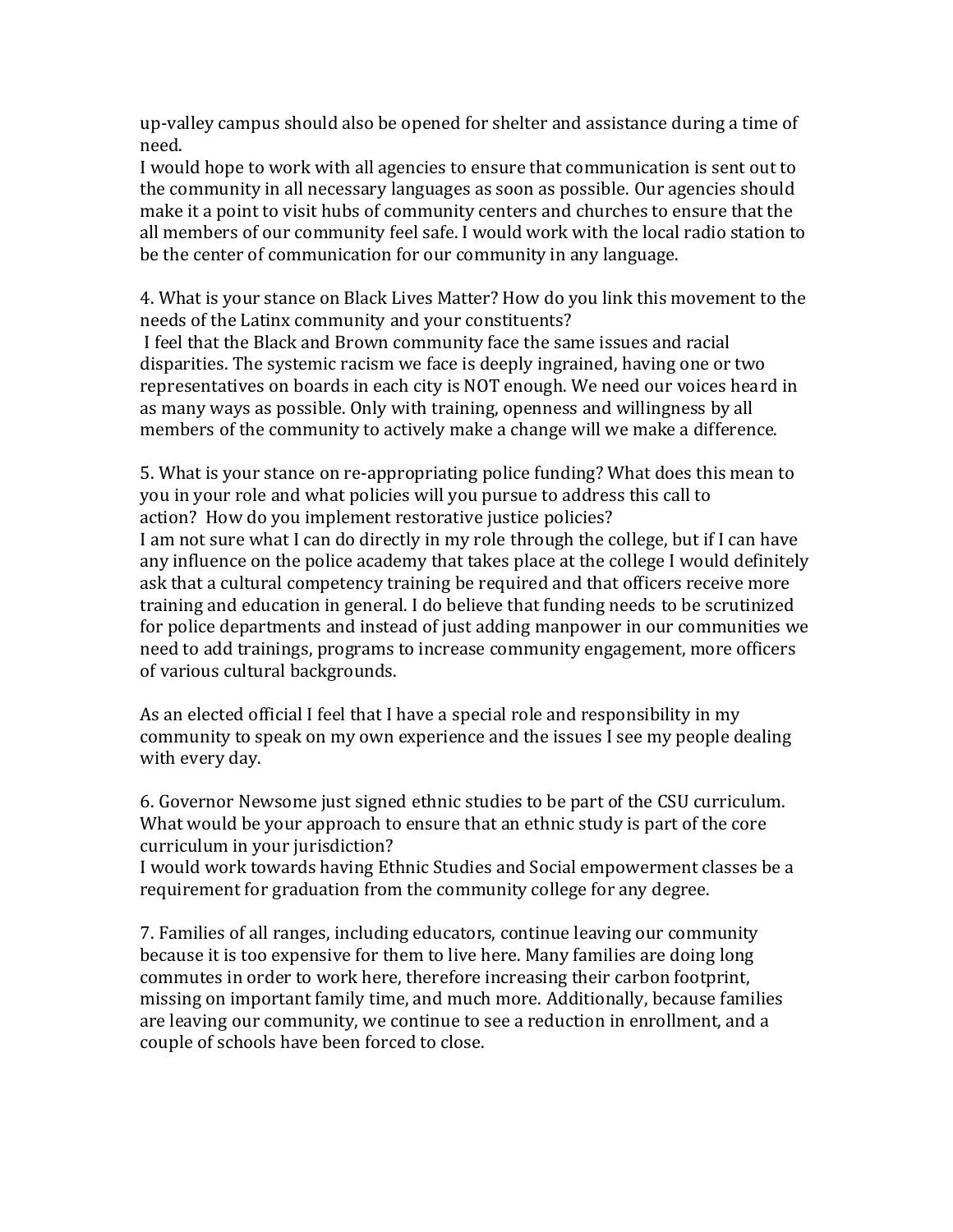What is your commitment, plan, and role to help improve the quality of life for students, families, and educators? And will those efforts help families that live here to remain here?

First of all, it is difficult to have professors and teachers of diverse backgrounds teaching in our community because they are in high demand in other areas of our state. We must do a lot of outreach to bring teachers to our area that have more in common with our community.

Having said that, I agree that we need to ensure that we either offer incentives to live in the area as far as higher salaries or living stipend.

I would also work with the City and County to help build affordable housing for medium and low-income families. Our community thrives because of the families that build it and if we don't have children and families then we lose our way. We need to make affordable housing a countywide multi agency effort.

8. What hiring processes will you use to pursue and increase the diversity of your staff?

We would need to hire a headhunter to go out and pursue talent that is not only qualified academically but also culturally competent and sensitive.

We need to make connections in other areas, with colleges with great teaching practices where quality teachers are graduating from and can come and teach at our schools. We need to create a master professor who can train our new professors and guide them for their first years through our college.

9. Although schools are closed, and students and families are doing online schooling, there is still a great and dire need for food access and wrap-around services provided by school services (like school lunch, after school, etc.), what would you do to ensure that these services are still accessible?

First of all we need to ensure that all of our students HAVE access to wifi and technology.

Teachers must make an effort to connect with students and create opportunities for questions and tutoring. As a college we need to help teachers to accomplish this.

10. What is at least one specific thing you can do as an elected official to address the needs of LGBTQIA+ Students, Faculty, and Families? I can ensure that all community member regardless of how they identify feel comfortable at our campus, through outreach and sensitivity training. Providing access to all students to forums or avenues to express any discomfort or complaint and for our administrators to quickly address issues that are brought up.

11. Would you consider making the jurisdiction you're running for a Sanctuary Jurisdiction? x Yes No

## Additional Comments:

I feel that our community deserves and needs to be a sanctuary city/county.